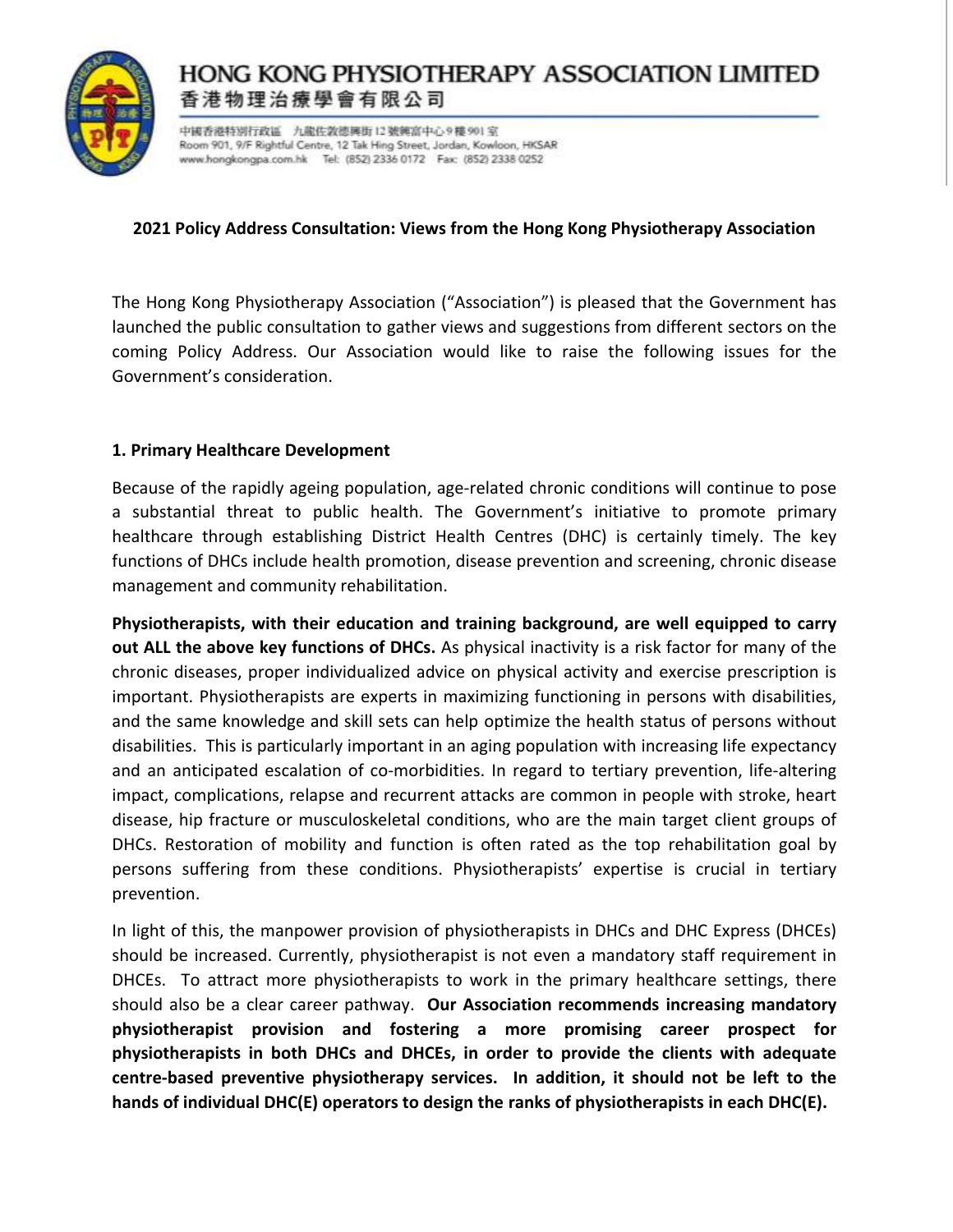As the current healthcare policy encourages healthcare professionals to be more proactive in promoting ill-health prevention, this calls for a knowledge-attitude-behaviour health education model together with health risk factors screening, and chronic disease management. Although physiotherapists are fully capable of providing these services, **our Association advocates for creating specialty training programmes in primary healthcare among the local physiotherapy education institutions to support continuing development and growth of preventive physiotherapy in Hong Kong.** 

### **2. Sports Development**

Our Association is very pleased that our Hong Kong athletes have achieved such outstanding results in the Tokyo Olympics and Paralympics. **Physiotherapists play a key role in supporting athletes in different aspects, including sports injury analysis, prevention, management, rehabilitation, and sports performance enhancement. In fact, physiotherapists made up the largest single group of healthcare professionals at the Tokyo Olympics.** 

Similarly, physiotherapists in the subvented sector play a key role in the initial screening and empowerment of potential disabled athletes while adaptive sports are important areas of pursuit for persons with disabilities. Specially-trained physiotherapists assist in the classification of disabled athletes in international events. So we welcome any measures that would enhance development of sports science research, provision of physiotherapy services to athletes, and development and advocacy of adaptive sports in Hong Kong.

We are definitely encouraged by the recent developments that the Government will be implementing different measures to boost sports development. **Apart from building new facilities, we also advocate for increasing funding to support sports science and rehabilitation research, and to create more physiotherapist positions so that more athletes can receive timely physiotherapy services.** There has been plenty of news coverage recently reporting inadequate physiotherapy services for Hong Kong athletes. Approximately 40% of registered physiotherapists in Hong Kong are working in the private sector, and they are fully capable of providing expert service to athletes. **The Government should explore the possibility of collaborating with the private sector so that our athletes can receive quality and timely physiotherapy service, thereby enhancing their level of performance in competitions.** 

## **3. Supply and retention of physiotherapists**

According to the recent commissioned study on Healthcare Manpower Projections, there will be an estimated **shortfall of 276 and 487 physiotherapists by the year of 2030 and 2040**, respectively. To ensure we provide adequate physiotherapy services to the athletes and the public in general, there is a need to increase the supply of physiotherapists. Thus, **the**